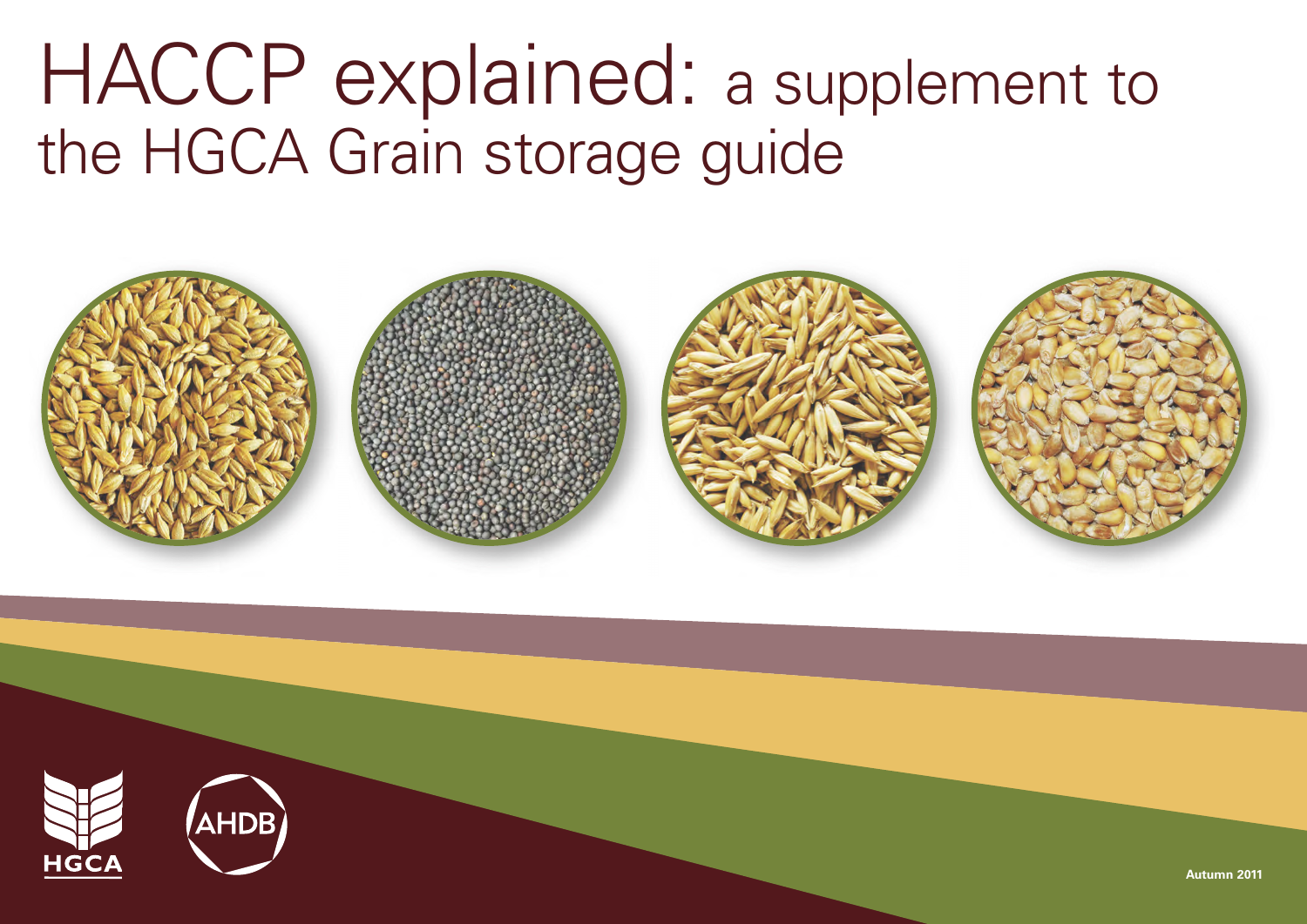## Hazard Analysis and Critical Control Point (HACCP)

The safety and quality of grain is an important and high profile subject. As grain storage is an integral part of the food and feed supply chain, grain storage operations must satisfy their customers the grain is:

- produced according to good practice and relevant standards
- of the required quality and suitable for the intended use
- above all, safe for the consumer

This is underpinned by legislative requirements (eg EU Regulations for food and feed hygiene, and maximum residue levels for pesticide and food contaminants) and private voluntary standards for the production of safe food and feed.

The Codex Alimentarius Commission (www.codexalimentarius.net) promotes the practical implementation of HACCP in the food supply chain. Codex has documented a standardised approach to HACCP and the Codex work has become the reference for international food safety, including HACCP.

Within Europe, systems based on HACCP principles (as defined by Codex) have been incorporated in to the EU food and feed hygiene regulations. HACCP also has a fundamental role to play within private voluntary standards adopted by the agri-food industry.

The HACCP system is an instrument to help businesses attain a higher standard of food safety. It is often a misconception that HACCP is difficult, complicated and bureaucratic, and requires a high degree of expertise. Knowledge of HACCP is necessary in carrying out a HACCP study, but the main requirement is for a thorough understanding of the product and production process, including those factors that have regulatory relevance and those which cause concern to customers.

HACCP is a management tool which can be applied to a wide range of simple and complex operations and is not restricted to large organisations. The adoption of HACCP is not restricted to food business operations; it can be used to assure food safety at all stages of the food chain including on farm. The aim of this guide is to outline the principles of HACCP and provide guidance on how HACCP systems may be developed and implemented, with special reference to grain storage.

This publication was produced to complement the HGCA Grain Storage Guide, 3rd edition

www.hgca.com/grainstorage

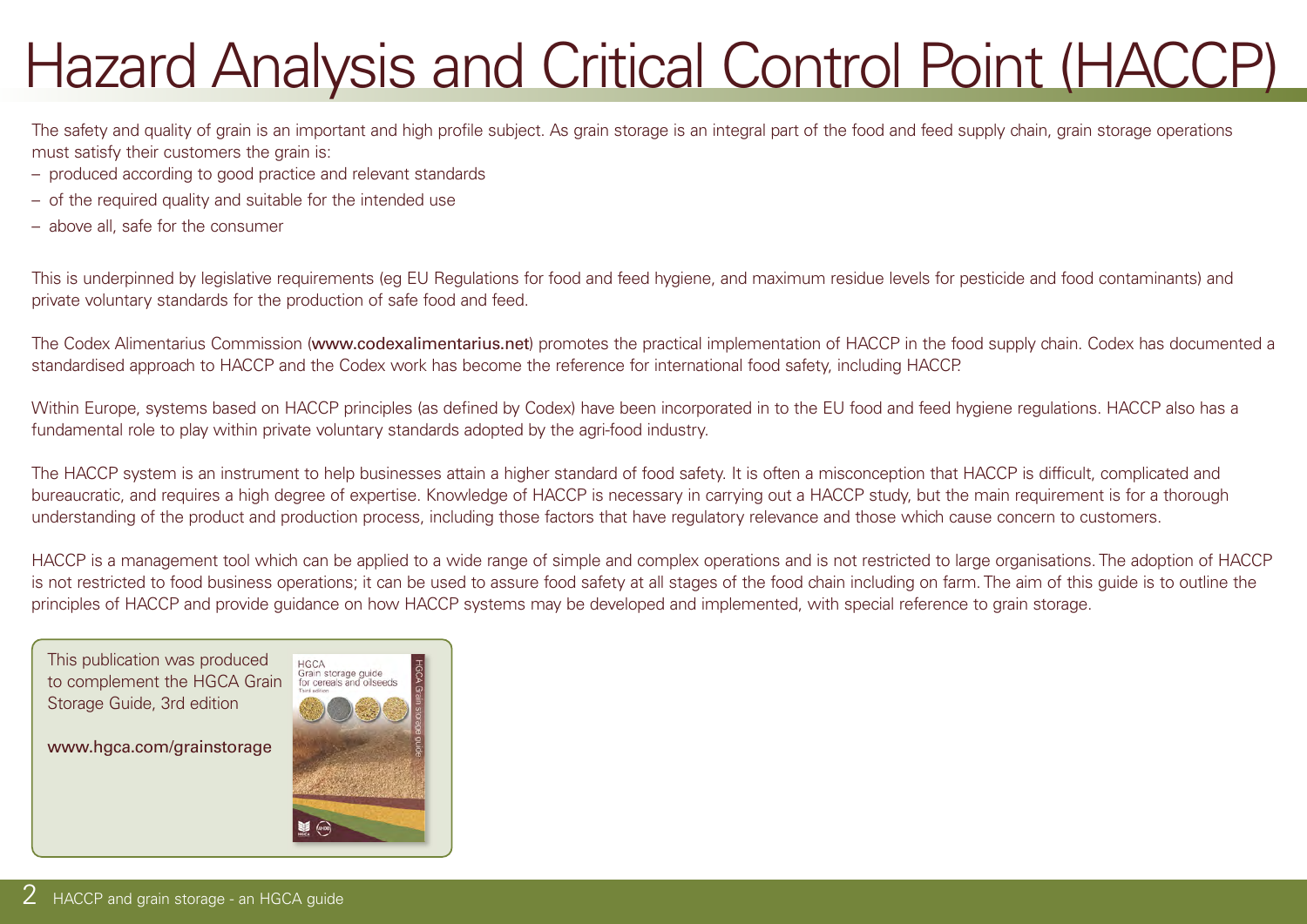## How to set up and conduct a HACCP study

The guidance on HACCP in this publication is based on the procedures published by the Codex Alimentarius Commission (2009) Food Hygiene Basic Texts (Fourth Edition), as exemplified in Campden BRI's Guideline nos. 10, 42 and 64 (www.campden.co.uk/publ/pubs.asp), but adapted to meet the specific circumstances in the storage of grain for food and feed.

HACCP systems in grain storage are underpinned by adherence to the general principles of good storage practice and good hygiene practice as exemplified by the guidance in the HGCA Grain Storage Guide, 3rd edition. These good practice programmes (alternatively referred to as PRP: prerequisite programmes) provide the basic environmental and operating conditions for grain storage and should be in place before the application of the principles of HACCP.

When conducting a HACCP study for grain storage, the seven principles of HACCP (Codex 2009) may be applied as fourteen stages as shown in the figure below (Campden BRI 2009). These include both essential preparation tasks to enable hazard analysis (stages 1 to 7 described here) and establishing the HACCP plan (stages 8 to 14).

#### Stages in applying the principles of HACCP Stage 1: Obtain senior management commitment Preparatory Stages Stage 2: Define the terms of reference/scope of the study Stage 3: Select the HACCP team Stage 4: Describe the product and process Stage 5: Identify the intended use of the product Stage 6: Construct a process flow diagram Stage 7: On-site confirmation of a process flow diagram Stage 8: List all potential hazards associated with each process step, conduct a hazard analysis and determine the measures to control identified hazards *(HACCP Principle 1)* HACCP Principles Stage 9: Determine the Critical Control Points (CCP) *(HACCP Principle 2)* Stage 10: Establish critical limits for the control measures for each CCP *(HACCP Principle 3)* Stage 11: Establish a monitoring system for each CCP *(HACCP Principle 4)* Stage 12: Establish a corrective action plan for each CCP *(HACCP Principle 5)* Stage 13: Perform validation, verification and review activities *(HACCP Principle 6)* Stage 14: Establish documentation and record keeping *(HACCP Principle 7)* Page 5 Page 5 Page 5 Page 6 Page 6 Page 6 Page 6 Page 7 Page 7 Page 8 Page 8 Page 9 Page 10

Page 11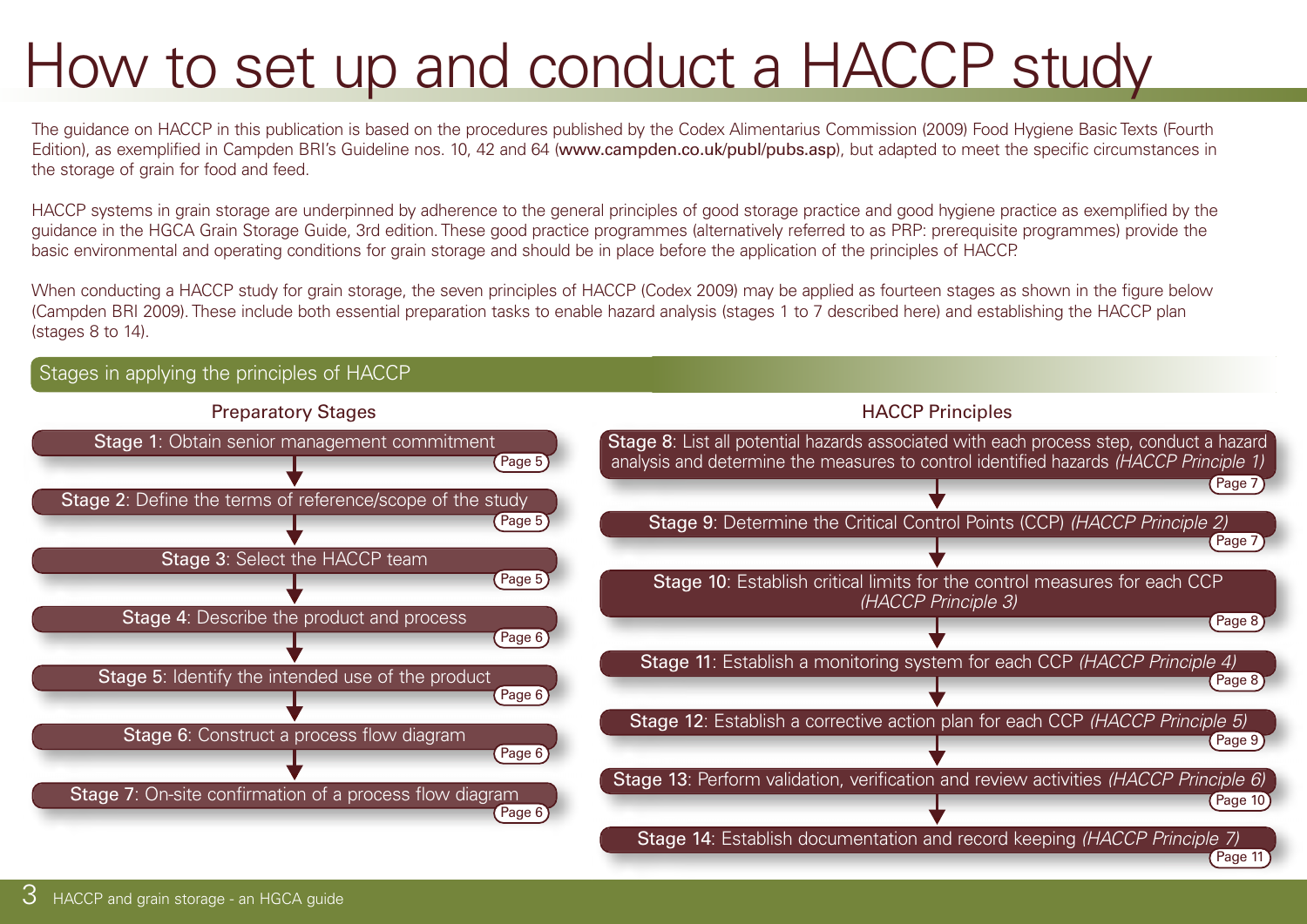## Prerequisite programmes (PRPs)

Within grain storage operations there will be many hazards associated with the basic environmental and operating conditions of the production process. These are associated with the process, ie site wide, and are often lower risk hazards. The control of these hazards is normally part of good storage practice (GSP) or good hygiene practice (GHP). They are a prerequirement to HACCP and should be in place to underpin the HACCP system.

The term 'prerequisite programme' has found widespread use to describe these measures that are necessary for the safe production of food and feed. The prerequisite programmes cover a number of basic areas: personnel, the equipment, the production environment and materials used. Typical examples include:

- Hygiene and housekeeping
- Equipment maintenance and calibration
- Glass control
- Pest control
- Transport control
- Training

Effective prerequisite programmes enable the HACCP system to be focussed on the significant product and process food safety hazards that require specific control measures. By 'screening-out' the lower risk hazards, the identification of true critical control points is made easier and may result in the identification of a relatively small number of critical control points that can be effectively managed and where resources are targeted.

Prerequisite programmes need to be documented and records maintained. Their effectiveness should be checked and remedial action taken if necessary.

### Example of a grain store PRP plan

| <b>Good Practice Programme</b><br>(GPP)                                                                                                                                                                                                                                                     | Hazard(s) controlled by the<br>GPP programme                                                                                                                                              | Checking procedures                                                                                                                                                                                                | <b>Remedial actions</b>                                                                                                                                                                                                                         |
|---------------------------------------------------------------------------------------------------------------------------------------------------------------------------------------------------------------------------------------------------------------------------------------------|-------------------------------------------------------------------------------------------------------------------------------------------------------------------------------------------|--------------------------------------------------------------------------------------------------------------------------------------------------------------------------------------------------------------------|-------------------------------------------------------------------------------------------------------------------------------------------------------------------------------------------------------------------------------------------------|
| Hygiene and housekeeping<br>procedures<br>All key equipment, store<br>structures and environment<br>are cleaned to a defined<br>schedule and documented<br>procedures to minimise the<br>risk of product<br>contamination.<br>Storage facilities must be<br>clean, dry and fit for purpose. | Introduction of Salmonella and<br>other pathogenic bacteria,<br>storage pests and fungi from<br>equipment and the store<br>environment (the store structure<br>and previous crop debris). | Planned visual inspection<br>to observe hygiene<br>standards (eg before<br>loading with grain and at<br>regular intervals during the<br>storage period).<br>Check stores for pests<br>with traps prior to loading. | Take action to remedy defects and<br>re-establish a hygienic environment.<br>Consider whether additional<br>cleaning, trapping and treatment is<br>required.<br>Review procedures to ensure<br>appropriate hygiene standards are<br>maintained. |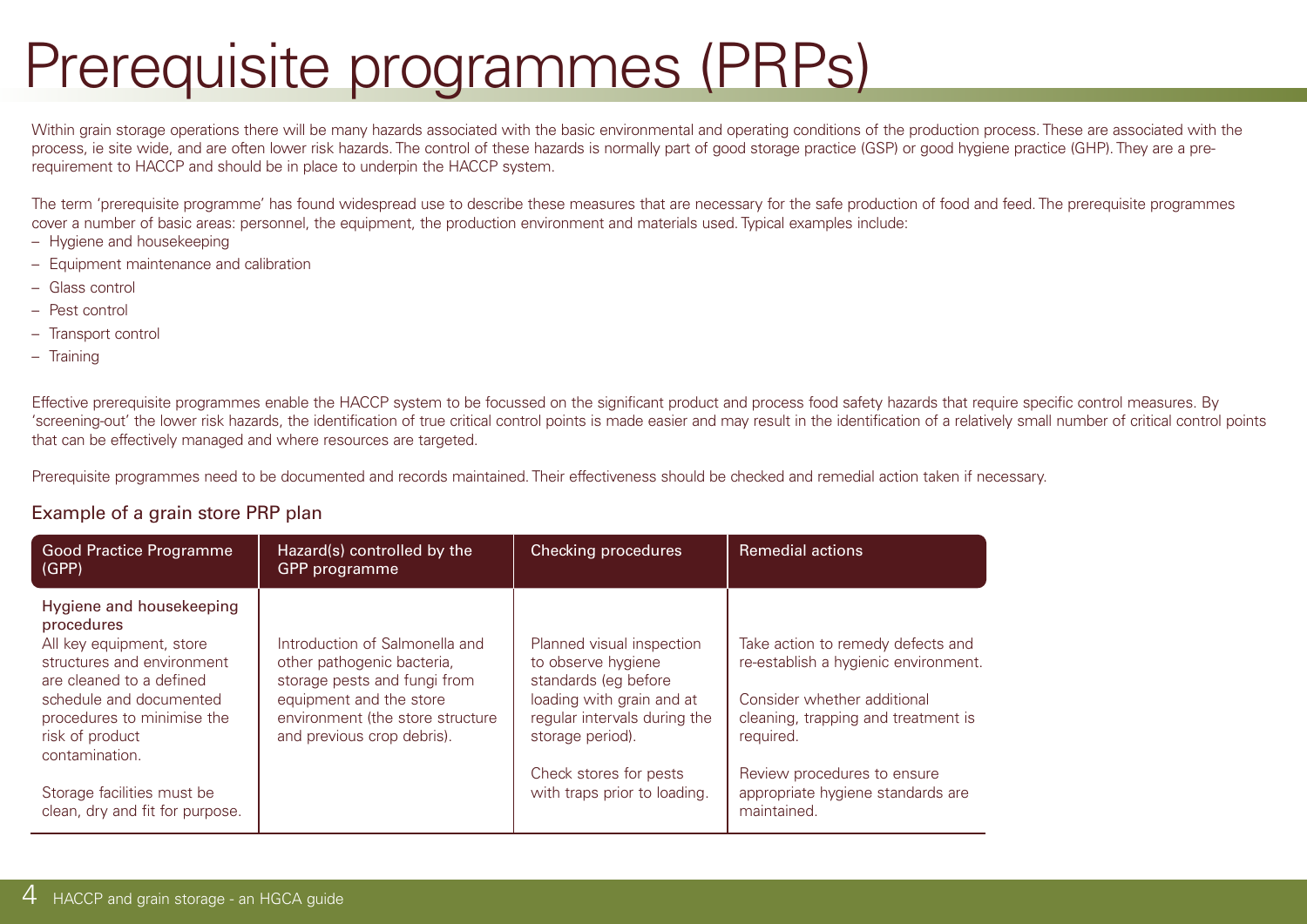### Planning stages to enable hazard analysis

#### Preparatory Stage 1: Obtain senior management commitment

Before the HACCP study begins it is essential there is full commitment at every level of the business to ensure the necessary resources, including relevant personnel, are provided to develop, implement and maintain the HACCP system.

This commitment must be in place whether it is a large operation with a defined management structure and defined responsibilities for the HACCP study, or a small or medium sized enterprise where the management is directly involved in the HACCP system, possibly as a member of the HACCP team.

#### Preparatory Stage 2: Define the terms of reference/scope of the study

Terms of reference or study scope should be defined clearly to help the HACCP team focus on the key issues. A HACCP study should be carried out on a clearly defined product, process operation or a specific range of activities. In order for the study to proceed quickly and be fully effective it is essential that the terms of reference are agreed and stated clearly at the outset.

It is therefore necessary to define factors such as:

- The product the study applies to (grain types)
- The process the study applies to (start and end points)
- The hazards considered (biological, chemical, physical agents)

#### Preparatory Stage 3: Select the HACCP team

A HACCP study will require the collation and evaluation of technical data, and is best carried out by a multi-disciplinary team. The use of such a team is recognised to improve the quality of the data considered and therefore the quality of the decisions made.

Ideally development and implementation of the system should, wherever possible, be undertaken by a team who have adequate knowledge and expertise in order to conduct the study. This should include an understanding of HACCP principles and their application and knowledge of the product, production process and hazards considered.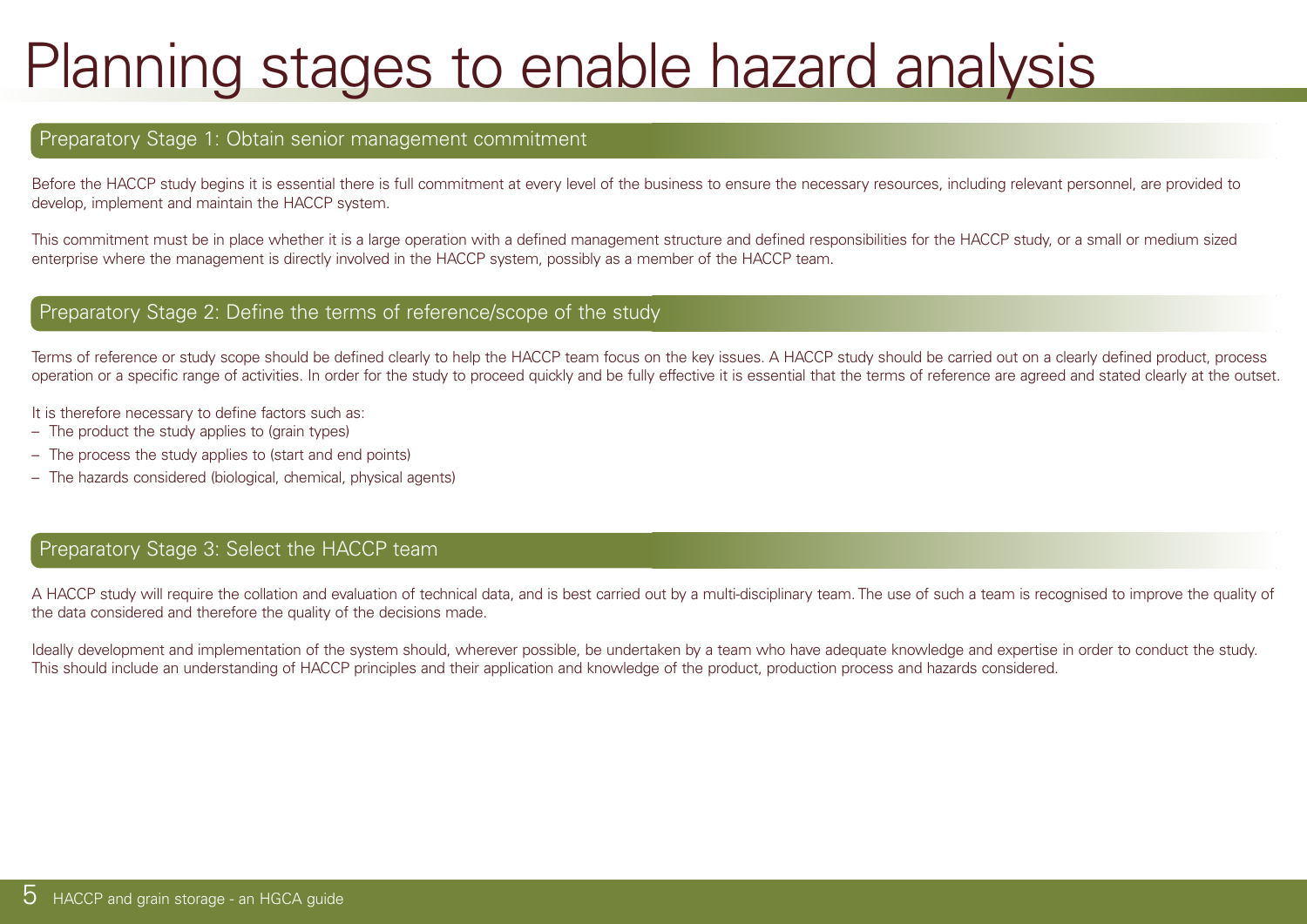## Planning stages to enable hazard analysis

#### Preparatory Stage 4: Describe the product and process

A full description of the product(s) under study should be prepared. Key parameters which influence the safety and/or quality of the product should be defined (these will be used in stage 7).

This stage is designed to identify and record salient details about the production process and product. The essential product characteristics to be considered in a grain storage operation include:

- Product types (milling wheat, oilseed rape, malting barley)
- Treatments (grain conditioning, pesticide treatments)
- Storage conditions

### Preparatory Stage 5: Identify the intended use of the product

The intended use of the product by the customer should be defined, eg whether it is intended for marketing for further processing as a food or feed.

Completing stages 5 and 6 will help to establish a good understanding of the product and help to identify hazards.

#### Preparatory Stage 6: Construct a process flow diagram

Prior to the hazard analysis beginning it is necessary to carefully examine the product/process operations under study and produce a flow diagram around which the study can be based. There are no rules for the format of the flow diagram; presentation is a matter of preference. However, each operational step in the process to store grain, from the start point through to dispatch of the finished product, should be clearly outlined in the correct sequence.

The flow diagram should provide sufficient technical detail for the study to proceed. The amount of detail shown in the flow diagram in respect of the identification of the steps in the process will depend on the objectives of the study and nature of the production operation.

### Preparatory Stage 7: On-site confirmation of a process flow diagram

It is important to ensure the flow diagram is an accurate representation of the production operation, as it is the basis on which the hazard analysis is undertaken.

Typically confirming the flow diagram is correct should involve a physical check of the process. If this is not possible it is important to use the knowledge and expertise of the people involved in the HACCP study to ensure the flow diagram represents the most likely production options.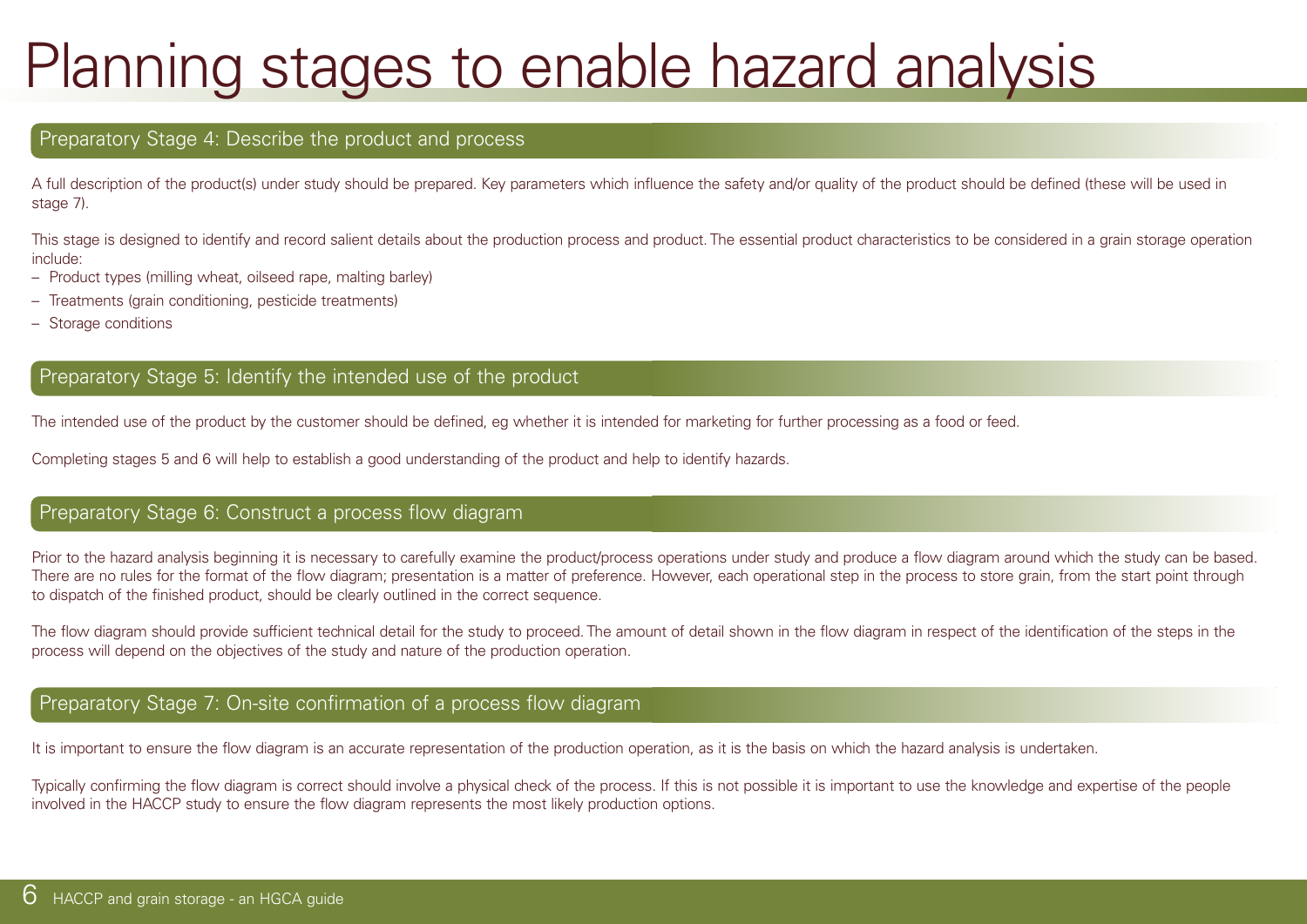### Stage 8: Hazards and controls (Principle 1)

#### 8.1 List all hazards

Using the flow diagram (see Preparatory Stage 6) as a quide, identify and list all the potential hazards, as defined in the scope of the study (see Preparatory Stage 1), that may reasonably be expected to occur at each process step.

The consideration should include hazards that may be:

- Present in materials used (introduced at steps preceding the operation, (eg in crop production)
- Hazards that may be introduced from people, equipment or the environment
- Hazards that may change (eg increase or be produced in some way)

Identification of the cause or source of the hazard will help to determine appropriate control measures.

#### 8.2 Conduct a hazard analysis

Having identified all potential hazards the next step is to conduct a hazard analysis to determine which of the hazards are of such a nature that their elimination or reduction to acceptable levels is essential for the production of safe products. The significance of any hazard to the safety (or quality) of the final product will need to be assessed, particularly when deciding on the control measures to be implemented.

In practice, the decision process will need to take into account the risk associated with any hazard identification, ie the likelihood of the hazard causing an adverse effect taking into account the likely severity of that effect. This may involve the team assessing the significance based on their experience and judgement. A number of tools have been developed to help the HACCP team quantify and rank risk, including, for example, 'scoring systems' and 'logic tables' (Campden BRI Guideline No 42 www.campden.co.uk/publ/pubs.asp). The purpose of these tools is to make the hazard analysis stage more structured and logical and provide evidence of how hazard significance was determined.

With the scoring system approach, scores are assigned for the severity and the likelihood for every hazard; the scores are multiplied together to denote the significance of the hazard. It is critical that the meaning of the scores is clearly defined.

#### 8.3 Identify appropriate control measures

The next step is to consider what control measures can be applied for each identified hazard. Control measures are actions or activities required to prevent hazards, eliminate hazards or reduce their occurrence to an acceptable level.

### Stage 9: Determine Critical Control Points (Principle 2)

Critical Control Points (CCPs) are the process steps where control is necessary to prevent or eliminate a hazard or reduce it to an acceptable level. In grain storage the focus is on prevention, ie reducing the likelihood of occurence of a hazard.

The identification of CCPs for the control of a hazard requires a logical approach and professional judgement; this may be aided by the understanding of hazard risk and/or the use of a decision tree (Campden BRI Guideline No 42 www.campden.co.uk/publ/pubs.asp).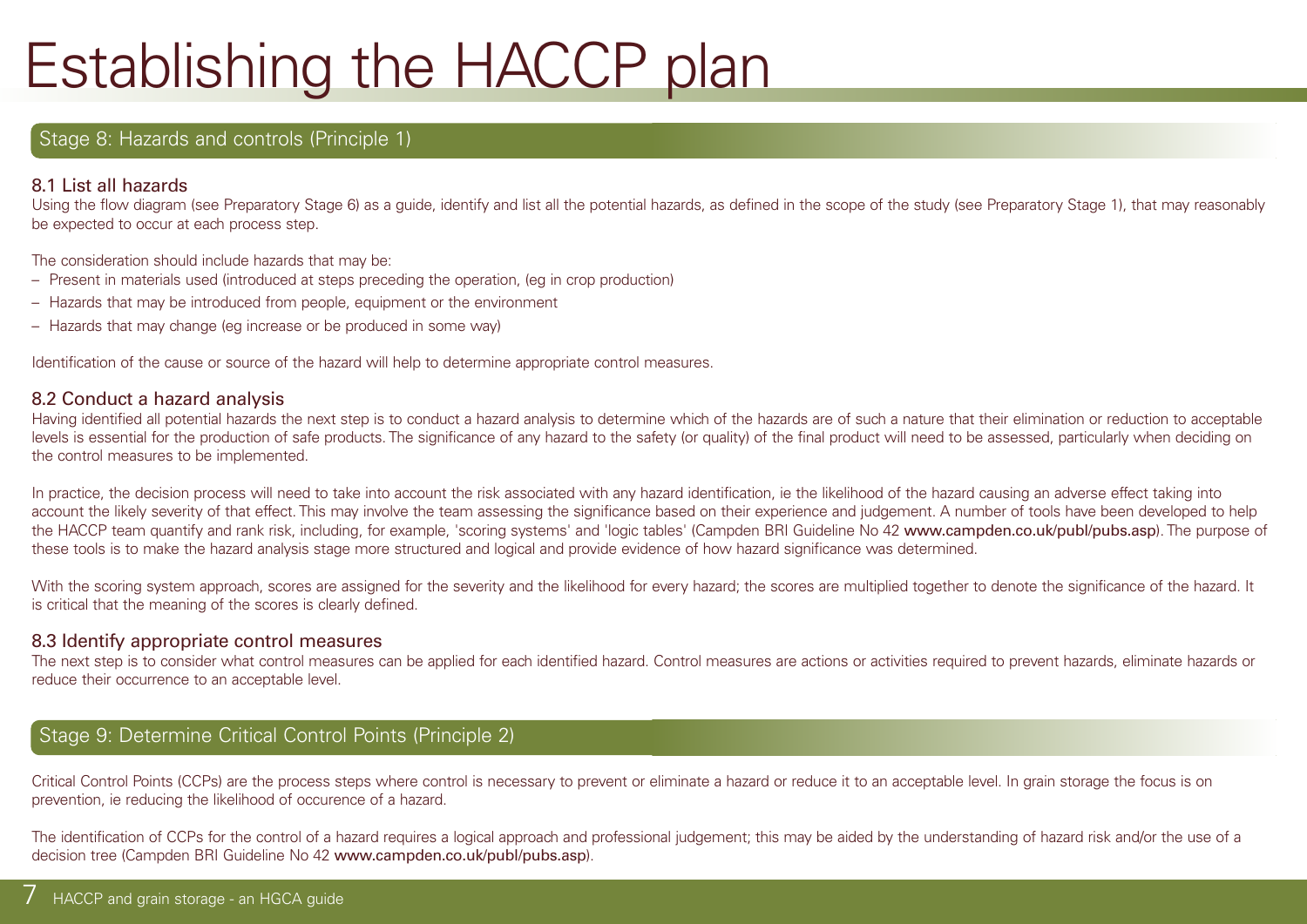#### Stage 10: Establish critical limits (Principle 3)

Having determined all the CCPs the team should identify the critical limits for the control measure(s) at each CCP. The critical limit is the value which separates acceptability from unacceptability (eg safe from potentially unsafe).

The critical limit should represent some measurable or observable parameter related to the CCP which can be quantified. Parameters that can be measured or observed in a timely manner, and ideally which can be assessed quickly and easily, are generally preferred.

For practical purposes, a target level may be specified which is a pre-determined operational value for the control measure that is more stringent than the critical limit. The difference between the two is the tolerance.

#### Stage 11: Establish a monitoring system (Principle 4)

CCPs must be monitored to show that the control measure(s) being applied are successfully meeting the critical limits set, and to enable timely corrective action to be taken if they are not.

Monitoring is a planned sequence of observations or measurements of CCP control measures. Monitoring must also be able to detect loss of control at the CCP so that corrective action can be taken to regain control (stage 12).

The monitoring system should preferably address four issues:

- *How* the monitoring is to be carried out that is, what measurement or observation is being carried out, and what record is taken
- *When* the monitoring is to be carried out that is, at what frequency the measurement or observation is being undertaken
- *Who* has responsibility for carrying out the monitoring
- The *record* to be taken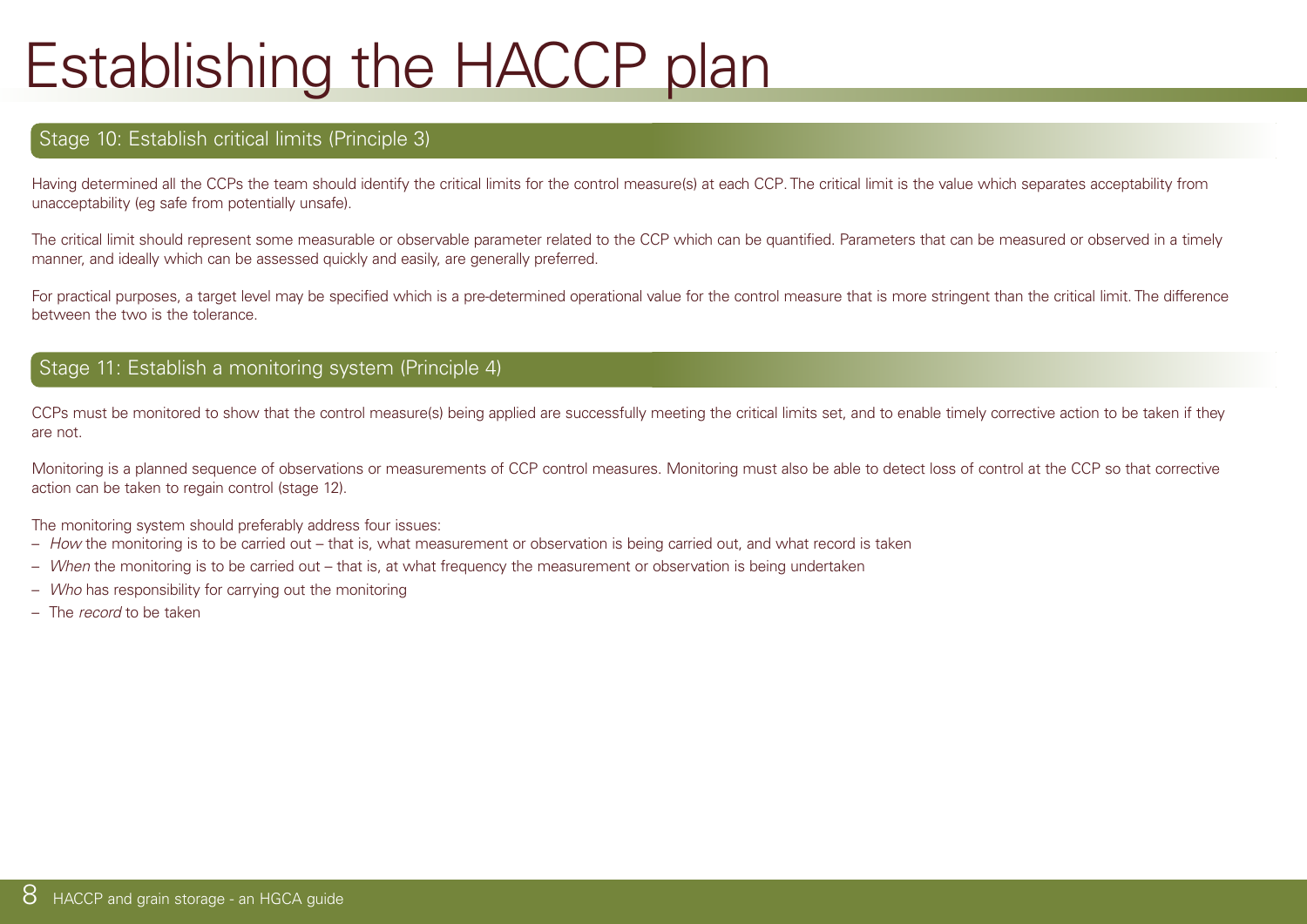#### Stage 12: Establish a corrective action plan (Principle 5)

The actions to be taken when monitoring shows there has been a failure to meet the critical limit (at a CCP), or, preferably, when monitoring indicates a trend towards loss of control, should be specified.

If, in the process of monitoring (or checking of prerequisite programmes) it is found that there is a loss of control, it is important that appropriate and timely action is taken. Corrective actions should aim to bring the production process back under control and deal with any potentially non-conforming product where appropriate.

All corrective actions must be practical and achievable and should involve a thorough review to determine what necessary action needs to be taken. One objective should be to prevent the same issue occurring in the future.

#### Example hazard analysis table (significant hazards)

| Process step                                                                                                            | Hazard and cause                                                                                          | <b>Control measures</b>                                                                                                       | <b>CCP</b> | <b>Critical limit</b>                                                                                                                                                                                                                                                                                                                                                             | Monitoring procedures                                                                                                                                                                                                  | Corrective action                                                                                                                                                                    |
|-------------------------------------------------------------------------------------------------------------------------|-----------------------------------------------------------------------------------------------------------|-------------------------------------------------------------------------------------------------------------------------------|------------|-----------------------------------------------------------------------------------------------------------------------------------------------------------------------------------------------------------------------------------------------------------------------------------------------------------------------------------------------------------------------------------|------------------------------------------------------------------------------------------------------------------------------------------------------------------------------------------------------------------------|--------------------------------------------------------------------------------------------------------------------------------------------------------------------------------------|
| 6. Long term storage<br>Storage of conditioned<br>grain, including<br>cooling, monitoring<br>and pesticide<br>treatment | 6.1 Introduction of<br>ochratoxin A due to<br>mould growth when<br>conditions are<br>favourable to growth | Store grain dry and cool<br>Reduce temperature by<br>low volume aeration<br>GSP of store design and<br>maintenance procedures | <b>CCP</b> | ≤15% moisture content (mc) <sup>+</sup><br>Target: 14.5% mc<br>$≤15°C+$<br>Target: $<$ 15°C within 2 weeks of<br>harvest, $\langle$ 12°C within 3-4 months of<br>harvest and $\langle 5^{\circ}$ C by end December<br>(minimum 10°C for malting barley)<br>Refer to the HGCA safe storage<br>time calculator for a safe storage<br>risk assessment<br>(www.hgca.com/grainstorage) | Check temperature<br>regularly (at least every<br>2-3 days) until target<br>temperatures are<br>reached and then<br>weekly<br>Check mc each week<br>until grain temperature<br>stabilises; check<br>monthly thereafter | $-$ Investigate any<br>significant rise in mc<br>or temperature<br>- Review grain<br>condition and<br>consider need to<br>remedy defects<br>- Review storage and<br>drying practices |

†*15˚C is on the edge of safe storage, ideally grain should be stored cooler depending on storage period and market requirements. Commercial grain is traded at moisture contents of 15% and above. The food safety risk is partly dependent on temperature, but begins to increase above 14.5% mc. The impact of any particular temperature and mc combination can be assessed using the HGCA safe storage time calculator* (www.hgca.com/grainstorage).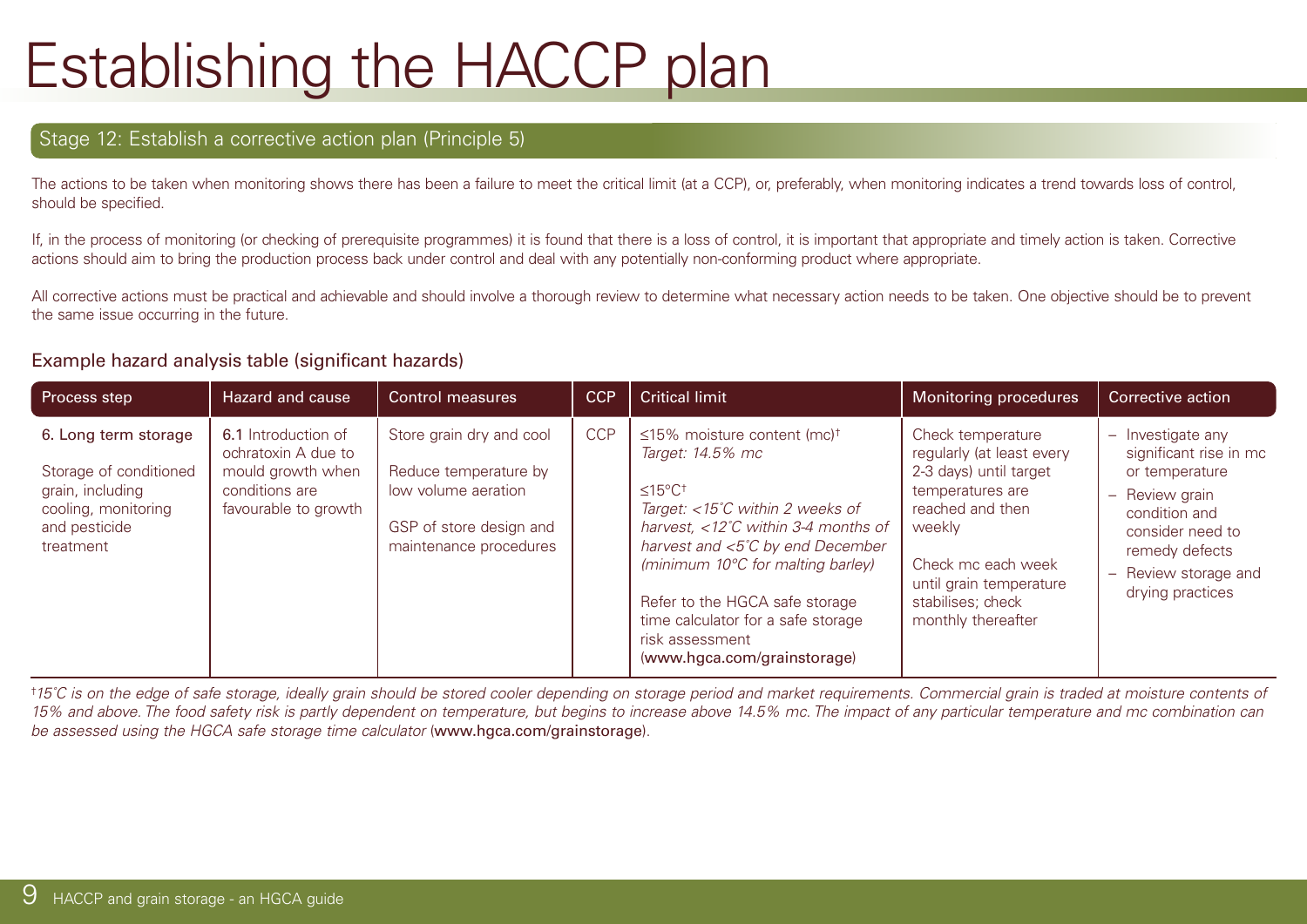#### Stage 13: Establish verification procedures (Principle 6)

Verification comprises three distinct activities: validation, verification and review.

#### 13.1 Validation

The contents of the HACCP plan must be validated. Validation aims to show it is scientifically and technically correct and that safe product can be produced.

In practice in a grain storage operation there is little if any opportunity for validation by testing; conformation of the effectiveness of the HACCP plan relies on the knowledge and experience of the HACCP team by reference to industry norms and good practice, such as that described in the HGCA Grain Storage Guide, 3rd edition.

Validation should include a formal sign-off of the HACCP plan by the person ultimately responsible for food safety management at the business. Records of validation activities must be maintained.

#### 13.2 Verification

The HACCP team should put procedures in place that can be used to demonstrate compliance with the validated HACCP plan and to determine its effectiveness once in use.

Verification activities may include internal or external auditing systems, product examinations (by the business or customer), and analysis of customer satisfaction.

| Examples of verification activities to demonstrate a grain storage HACCP is working in practice include: |                                                                                                                                                                                                          |                                                         |                                                                                            |                                                                                                                                                                                                                                          |  |  |  |  |
|----------------------------------------------------------------------------------------------------------|----------------------------------------------------------------------------------------------------------------------------------------------------------------------------------------------------------|---------------------------------------------------------|--------------------------------------------------------------------------------------------|------------------------------------------------------------------------------------------------------------------------------------------------------------------------------------------------------------------------------------------|--|--|--|--|
| Internal auditing of CCPs<br>and relevant prerequisite<br>programmes                                     | Using the findings of<br>customer and third party<br>audits, including verifiers<br>of certification schemes,<br>particularly where these<br>examine the HACCP<br>systems and prerequisite<br>programmes | External auditing<br>programmes (eg supplier<br>audits) | Monitoring customer<br>satisfaction, ie analysis<br>and trending of customer<br>complaints | Product testing (for example,<br>microbiological and chemical<br>examinations of product samples): this<br>may be undertaken by the producer or<br>producer's customer or through<br>participation in a third party monitoring<br>system |  |  |  |  |

#### 13.3 Review

The HACCP team should perform a formal scheduled review of the HACCP system. Typically for a grain storage HACCP this may be performed annually, eg prior to the new season crop.

It is essential to have mechanisms in place that will automatically "trigger" a review of the HACCP system. This review should be performed by the HACCP team and prior to the implementation of any changes that may affect product safety. These changes may be due to internal factors or due to some external factor.

Review is the mechanism that drives the vital maintenance of the HACCP system, keeping it up-to-date and relevant.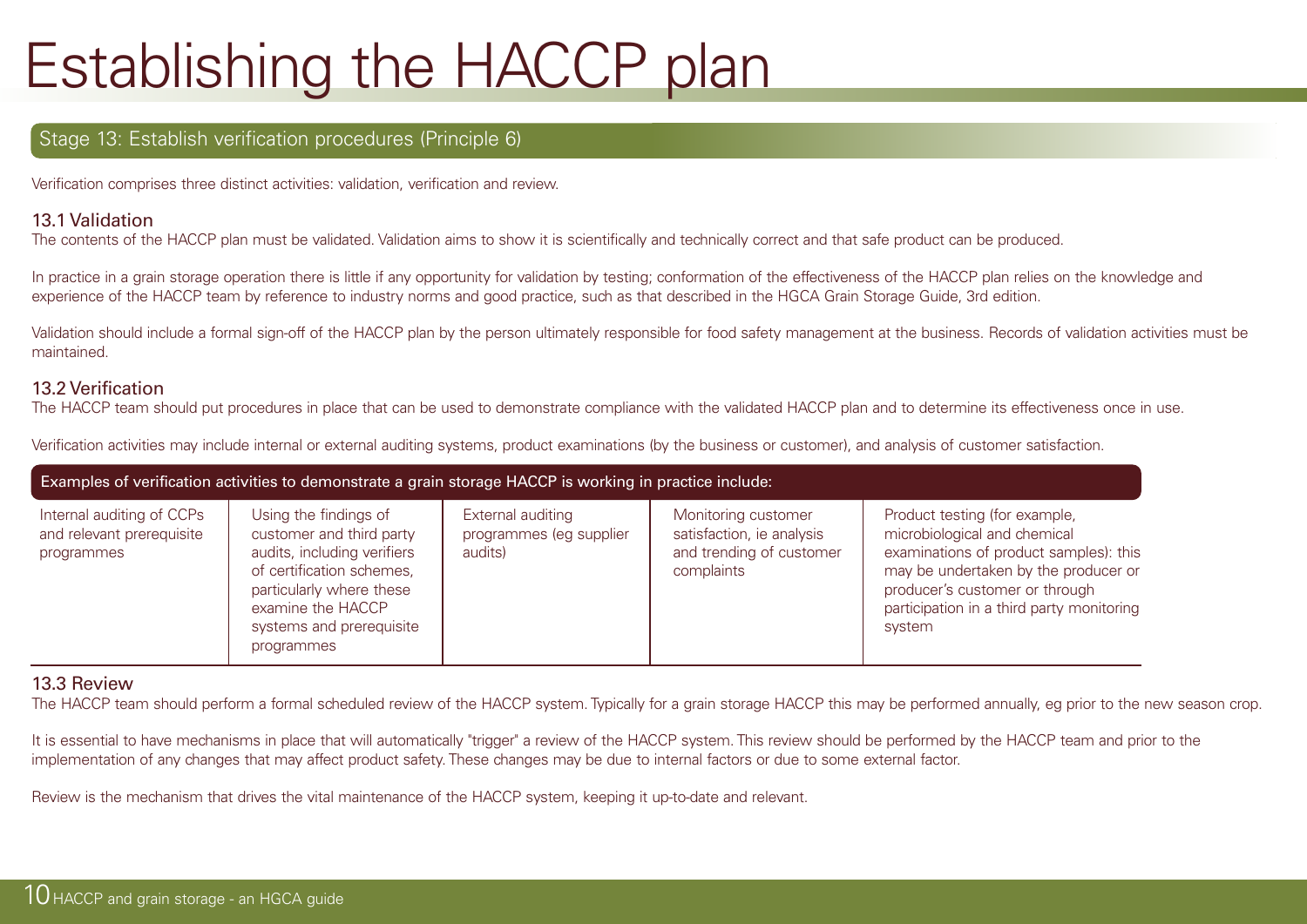#### Stage 14: Establish documentation and record keeping (Principle 7)

Efficient and accurate record keeping is essential to the successful application of HACCP. It is important for the operation to be able to demonstrate the principles of HACCP have been applied correctly, and that documentation and records have been kept in a way appropriate to the nature and size of the business.

Examples of HACCP documentation include:

- Documentation of the system (eg the HACCP plan)
- Supporting information, eg associated procedures and work instructions, and records (from monitoring, corrective action and verification activities)

The HACCP system must also be supported by records. Records provide evidence that systems operate as specified.

Examples of supporting records include:

- Operational control records (eg staff training, pesticide application and pest control records)
- Monitoring data
- Corrective actions taken
- Data from verification, validation and review activities

A working HACCP system can generate many records, particularly of monitoring activities. The method of recording may be using purposely designed record forms, utilising existing systems including electronic recording systems, or a simple daily diary.

The chosen method will depend on the nature and size of the grain store operation. For small businesses it may be appropriate for record keeping to be limited to recording by exception. For example, it may not be necessary to record the results of all checks, only that they have been completed (eg in a diary). However, if anything different happens or something goes wrong a note should be made including what remedial action was taken and the justification for it.

#### Further Information

HGCA Grain Storage Guide 3rd edition – www.hgca.com/grainstorage Campden BRI – www.campden.co.uk/publ/pubs.asp Codex Alimentarious – www.codexalimentarius.net